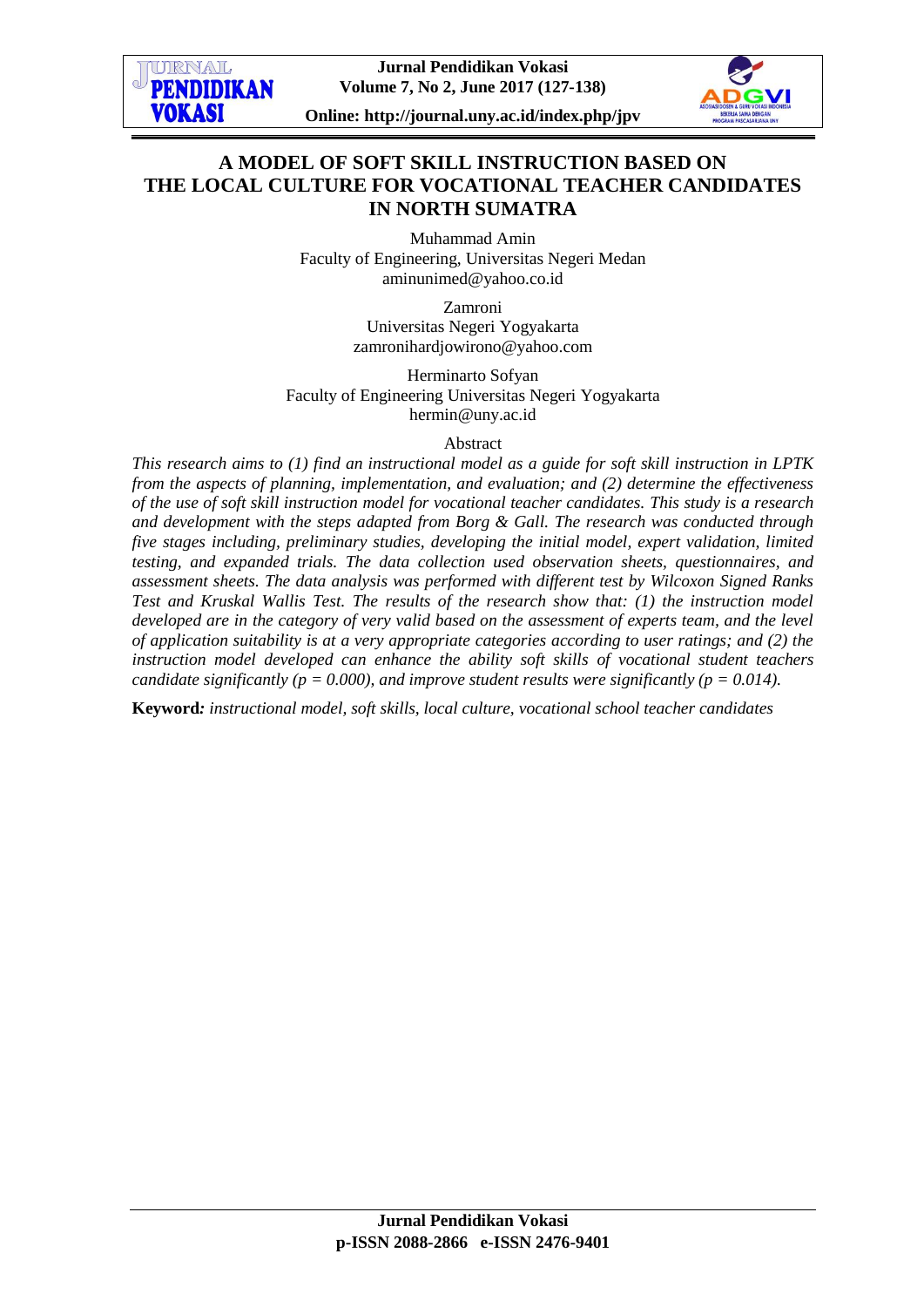### **INTRODUCTION**

Education is a manifestation of human culture in which the culture always grows up and develops throughout the dynamics of the development era. The completion of education system should be continually and systematically managed not only to suit education system with the market need but also to accord with the development of science and technology in the society and to cope with the life challenge of human being. Generally the aim of education is to supply human being with the ability and autonomy to cope with the life challenge. Therefore, it is suggested that education should emerge three important aspects including intelligence, personality and skill.

In an education process, teachers play a very important role because teachers are the spearhead in an attemp to reach optimal result in education. Teacher's role in transfering knowledge is highly needed so that they must have relevant ability with the aspired transformation goal. To create competent candidates of teachers, they should be trained since they have joined LPTK (Educational institution of education personnel) so that technology education teacher and vocational teachers master educational science simultaneously. Hence, education for technology teacher candidate and vocational teacher camndidate should now show their attribute and attitude value as a new principal paradigm in teacher's education in the near future (Wibawa, 2005, p. 280). However if we traced back education in Indonesia, the last recent years it faced some weaknesses. One of them is dehumanization in education sector caused by any intervention which highlights only in cognitive and psychomotoric domain, so that affection aspect, transformation of value and moral value are neglected.

Based on the fact and recent education condition, some experts and education observers claim that indonesia is now facing multidimensional crisis which is triggered by moral decadence in which trust value fades away, value of respecting others seems to be a big non sense, even sometimes religious statement is ignored and useless. Furthermore, recently many university students often do not show of having much politeness both in campus and their environment. We also see many of them committing violation action such as doing

mass brawl, sexual crime, and other crimes. It is observed that they might happen because of the education which only emphasizes on cognitif aspect as the best result by neglecting the importance of education to create multiintelligent students.

According to Azra (2001, p. 2) at least education should develop five categories of intelligence. They are intellectual intelligence, emotional intteligence, social intelligence, spiritual intelligence and moral intelligence. Regarding this five categories of intelligence, if they are simultaneously developed and well conducted, we can create qualified graduates who are not only smart in their hard skills but also smart in their soft skills. However, according to Sailah (2008, p. 9) in the curriculum of university level including in teacher candidate education, soft skill is given only around 10%. It proves that the effort to enhance teacher's competence simultaneously through higher education have not reached the goal maximumly. Therefore to reach qualified teacher candidates, they should be trained not only with intellectual intelligence but also with the soft skills both related to interpersonnel and intrapersonnel management so that teachers have their own competence to develop student's skill and competence maximumly.

The problems in developing teacher candidate education get more complicated if it is seen from the learning and the guiding process. It is not only caused by the limitation of learning facilities, the unqualified lecturers but also by learning process which separate students with their social environment. This condition makes education just for formality to get legal requirement in seeking for a job on the other hand knowledge, skill, personality characters are ignored. This leads to a trouble if it becomes a habit.

Recent fact in teacher certification program nowadays shows us that some professional teachers even teach in a very conventional way without showing their professionalism as it is required. Even there is a study conducted by Manullang & Milfayetty (2012, p. i) which states that there is no difference competence quality on their knowledge, skills, and abilities between those who have got their professional certification and those who have not got it. It shows that certification process is only abused as a legal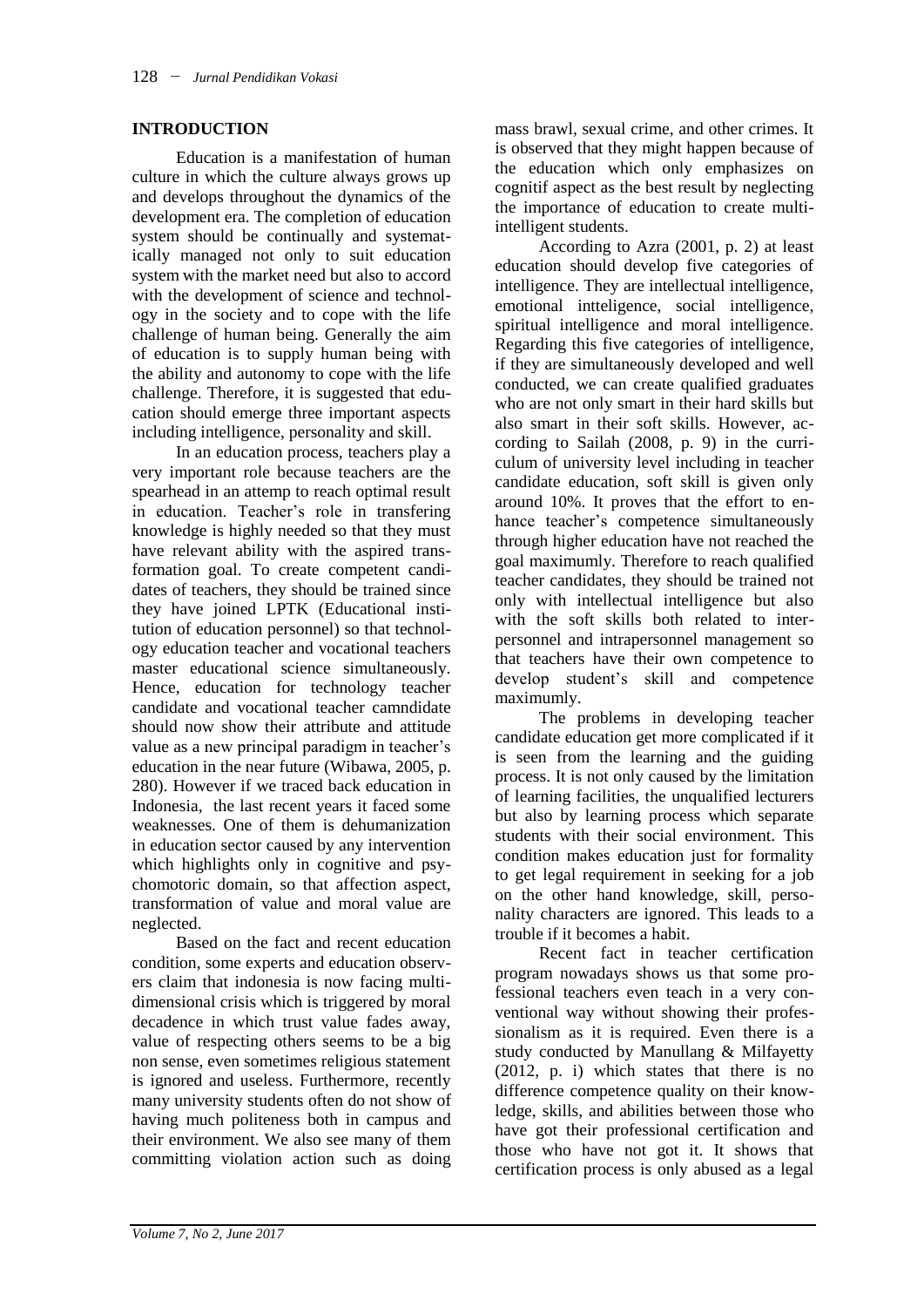process to get professioal certification. The ironic same condition also happens to the students that they do not study to get knowledge to be a good teacher in the future but only to get the diploma or bachelor degree certification.

According to Zamroni (2000, p. 1) education tends to be social stratification access. Further education system at school only to transfer what is so called by dead knowledge in which emphasizing education only at bookcentered and it is far separated from its root, source and application. The same argument comes from Samani (2010, p. 30). He claims that education does not go to this world in which education does not have any good relation to the real life aspect faced by the students. It is caused by neglection of local wisdom in the learning process. This phenomena also occurs in the education for teacher candidate so that it is time to eliminate this practice in order that LPTK can create future candidate of teacher as it is expected.

State University of Medan as one of LPTK which creates teacher candidate has set a strategy to create qualified teacher candidate in 2025. One of the way to develop it is making UNIMED (State University of Medan) as the character building university which developes learning revolution which emphasizes soft skills in the learning process. However the planning does not yet run maximumly even not yet showing the expected result.

The fact shows that the learning process in UNIMED does not run maximumly. One of indicators of it is that motivation of students to get better achievement is low, there are still many plagiarism, and there is no exact guidance for teachers to do teaching process using relevant soft skill. Besides the learning process does not yet implement studentcentered learning but still focusses on bookcentered by ignoring the real fact and social life of the student itself. Other fact shows that the good GPA is not yet comparable to the students's performance in teaching as it is required. This fact shows that there is a problem both in evaluation aspect and teachinglearnig process.

Teacher does not positionate student as a unique creature and autonomous individu and it makes education only grabs student's creative ability. Hence education should already be conducted by focussing to the real

need of students. Nowadays, the condition is getting worst when the curriculum structure does not accomodate humanistic value so that personality aspect of students ignored. Based on the survey toward the student's result of study it shows that student's GPA does not reflect good performance done by students. There is imbalance competence between student's cognitive intelligent with their working performances so that it proves if cognitive intelligence is more dominant from many other ability or intelligent.

Culture and cultural value is now shiffted so that it should be maintain as an important means in character building. The shift occurs because of the social interaction and social process happened in the society with which people in the environment follow the norms and rules there. If we observe, in the society soft skill aspects such as; communication, adaptation, cooperation, and ability of problem solving are useful and applicable but ironically those soft skills are often concerned in the process of teaching and learning. Based on the fact above to create such a good teacher candidate it is essential not to separate the social-context of the students in the learning process.

Regarding the above analogy, it is necessary to integrate cultural value as soft skill attribute in the learning process for teacher candidate. Development of Soft skill with the local culture as the source in the learning process will enable students to maintain the social situation which leads to meaningful learning processand finally create very qualified and competent teacher candidate and therefore it will bring good impact for their students.

Soft skill based instruction by integrating soft skills and hard skills can be done by many ways. According to Fogarty & Pete (2009, p. 10) there are three integration models, namely fragmented model, connected model, and nested model. Connected curriculum model is a curriculum which relate each lesson subject with the material. Whereas soft skill integration by using fragmented model will enable to integrate many subjects. Connected model soft skill is more useful for reinforcing hard skills. The last, nested model focuss on the achievement on many skills and many target. Nested model makes learning process is easlily achieved because soft skill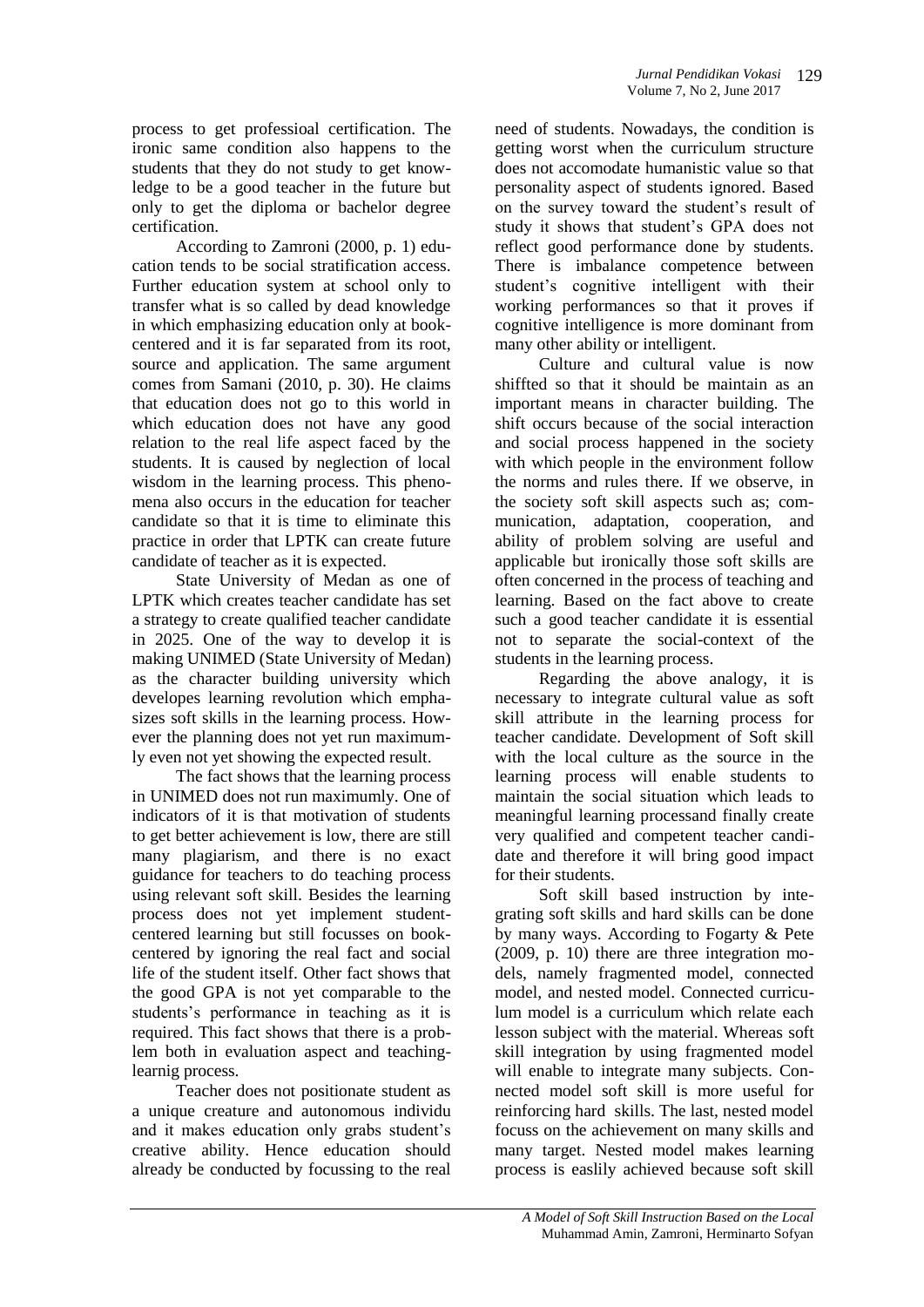can be integrated naturally without any force. This model also enable learning activity contains soft skill and the result could be measured through learning process. Research results in integrated comprehensive approach in the character building can increase the study result and target score which is being developed (Zuchdi, Prasety, & Masruri, 2012, p. 197).

The study conducted by Beard, Schwieger, & Surendran (2008, p. 229) informs that market industry needs the use of learning instruction which integrate soft skill aspects and its evaluation form so that the graduates have master soft skill and relevant working skills. Kapp & Hamilton (2006, p. 2) emphasizes that soft skill instruction requires long-term organizational planning to lead the success. In soft skill instruction, every method used is very specific to achieve relevant competent so that the teacher's creativity to encourage student's learning is very important here and much influencial.

As a good teacher candidates, they should not only master the material that is going to teach but also able to transfer education value. To reach the goals it is a must for lecturer to integrate soft skills and trains four main part of the body namely; mind, intuition, body, and heart. (Elfindri et al., 2010, p. 216). If teachers are only skillfull in transfering knowledge so that one day their role might be replaced by technology development. Therefore education for teacher candidate should get attention and integrate soft skills. Soft skill integration models can be done variously but basically it depends on the plaaning aspect before the learning process starts, learning strategy used in the learning process and evaluation method used.

# **RESEARCH METHOD**

This study belongs to research and development research. This method is used to find out an instruction which could integrate soft skill based on local culture in the learning process for vocational teacher candidates. Research and development is used dealing with the research and the product development. Richey & Klein (2005, p. 25) suggests three conventional ways related to this development research; (1) defining the problem, (2) literature study, and (3) research procedure.

Research and development is a process used to develop and validate education products (Borg & Gall, 1983, p. 772). generally the process in this research is known as research cycle which includes; (1) studying the finding research which relevant to the education product which is going to be developed, (2) doing a field test in a place where the research product will be developed, (3) doing revision if there is any weaknesses found during field test. Based on the previous description, in general this research will be conducted through five stages namely preliminary studies, developing initial model, expert validation model, limited testing stage, expanded trials.

Preliminary study is done to collect some information, observe and identify problems faced in learning process and summarize problem faced by lecturer starting from making a planning, executing, and evaluating soft skill instruction. This stage involves 20 correspondences.

Developing initial model stage is conducted based on the previous preliminary study as well as based on the suggestion from the subject lecturer. In this stage researcher arrange model components in a system based on library research and theoretical framework so that the goal to integrate soft skill in the learning instruction could be reached effectively. This design includes instruction planning which integrates soft skill instruction based on local culture, learning process or activity for students, and learning evaluation. System component planned includes operational explanation from each component so that identification on the relation of each component can be observed easier.In general the planning model uses Dick & Carrey model though some components have differences.

Expert validation model is conducted by Delphi technique through 2 chances. Expert validation involves four expert teams each of which are experts in technology and vocational education, experts in character education, experts in education technology, and experts in education evaluation. Besides becoming the expert validation team, they also give judgement and evaluation toward the developed model. The judgement aspects includes the display, system, content, and language usage.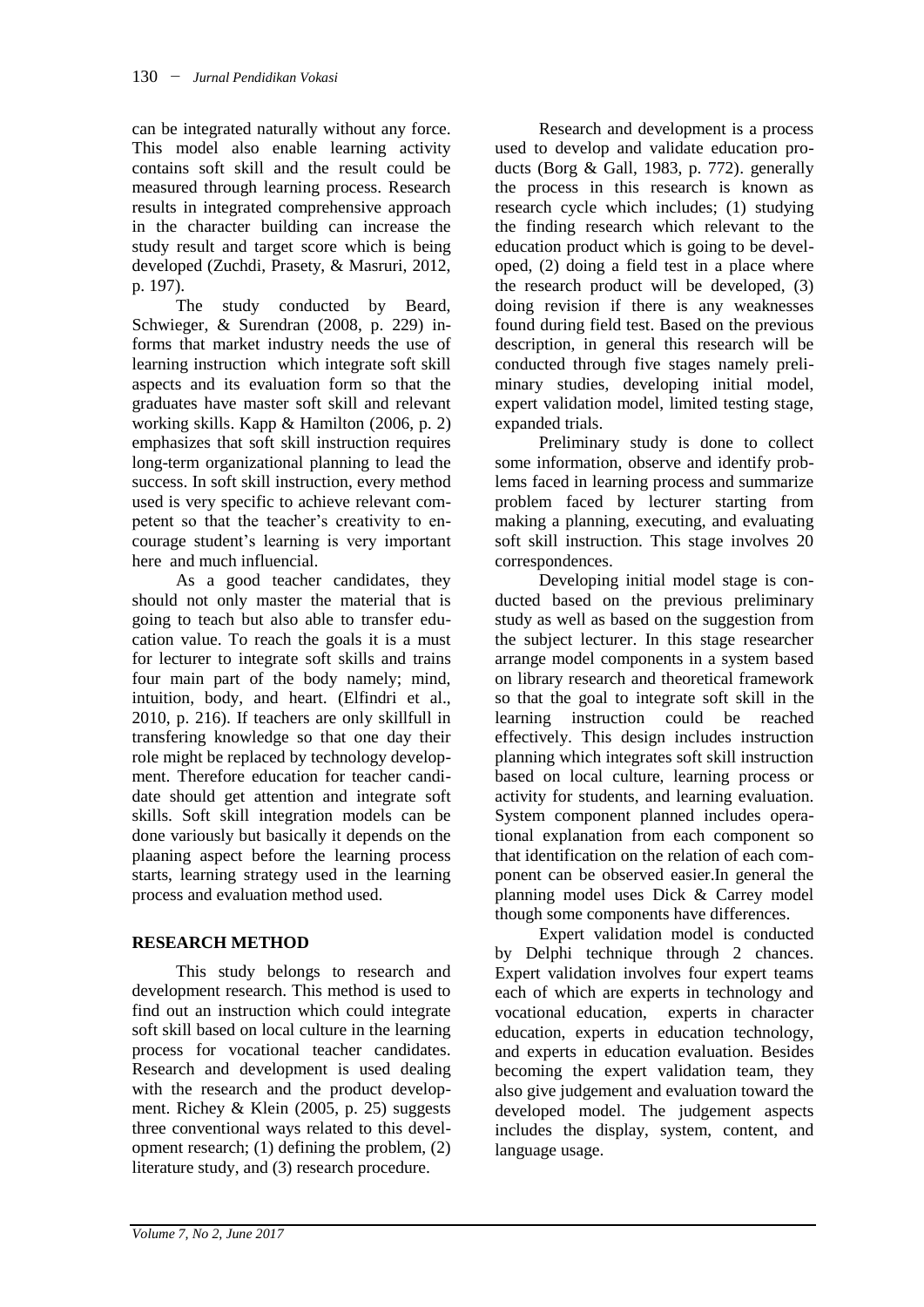Limited testing stage is aimed to see the application of the model and the suitability amongst the devices used in the model. This limited testing is conducted in two limited subjects, six lecturers and twenty students to do simulation toward the product . In this stage there is also evaluation upon the model and devices by the model users.

Expanded trial is a stage to see the effectiveness of model usage. This model uses quasi experiment involving 120 students in six different subjects. The effectivity of the model is observed from the significant development of the soft skill and the student result in the learning process. The data collection method uses observation sheets, questionnaries, and assessment sheet. Data analysis is done by using t-test Wilcoxon Signed Rangks Test and Kruskal Wallis Test.

### **RESEARCH RESULT AND DISCUSSION**

### **Result of Preliminary Survey**

Generally integration of soft skill in the class instruction done by lecturer by considering teaching strategy (80%). It is done because teaching activity is selected based on the goal of the study. Hence teaching activity can be used to determine the relevant soft skill that wants to be developed. Therefore this condition leads lecturer to do various strategy so that the goal of soft skill that need to be achieved could be reached maximumly and variously as well. The preliminary result of survey also shows that all respondences also try to use various instruction strategy in purposes to enhance students's soft skill and to avoid bordom for the students in the learning process.

In relation with many soft skills to develop, some respondence (55%) integrates around 4-7 soft skills in each subject they teach. There are around 30% respondences plan to integrate ten soft skills. However, from the research it is known that all the pplanning is not done successfully which means they only write the planning to integrate soft skills in their teaching process in the document but in fact they have never practiced it. The interview results show that generally 85% of lecturers are eager to integrate four soft skills only and in fact four skills are planned and done successfully. This results becomes a consideration to develop

model and its guidance to use because in fact many of the respondences require any guidance to lead lesson which integrates soft skills attribute on it.

The result of interview and tracing toward learning process show that 35% respondences plan and integrate soft skills in the teaching strategy and they implement it, 65% respondences do not integrate soft skills in their teaching trategy, they only focus with the teaching material without focussing on the soft skill. Their major reason ignoring the soft skills attribute because there are many obstacles such as too much planning and some of the soft skills attribute written in the lesson plan is only supposed as impact that would be reached on the other hand it has never been done during the teaching process.

Result of interview and research toward assessment of soft skill conducted by lecturers show that there are only 35 % respondences conducted soft skills evaluation. Further research shows that among those who integrate the soft skills attribute are practicum lecturers who conduct their teachingprocess in laboratory. It is due to some soft skills attribute that indeed should be observed by lecturers in the laboratory and the judgement elements have already integrated with the evaluation form in the practical class. From the result of the interview, it is known that respondences who integrate soft skills, conduct it as it is planned also make evaluation. On the other hand those who do not integrate soft skills in teaching process they also do not make any evaluation to check their soft skill achievement.

To evaluate student's soft skills during the teaching process, there are 40% respondences assumed that evaluation is not needed thus developing assessment instrument is not done. However there are 60% respondences stated that it is needed to develop soft skills assessment instrument. According to them assessment is done by integrating the soft skills assessment with the standard competence evaluation in each lesson subject.

# **Result of Preliminary Product Development**

# *Phylosophy and Concept of Supporting Theory*

Education is a process which emphasizes on the individual, society, and culture development. Thus education should be able to refresh new method as well as policy which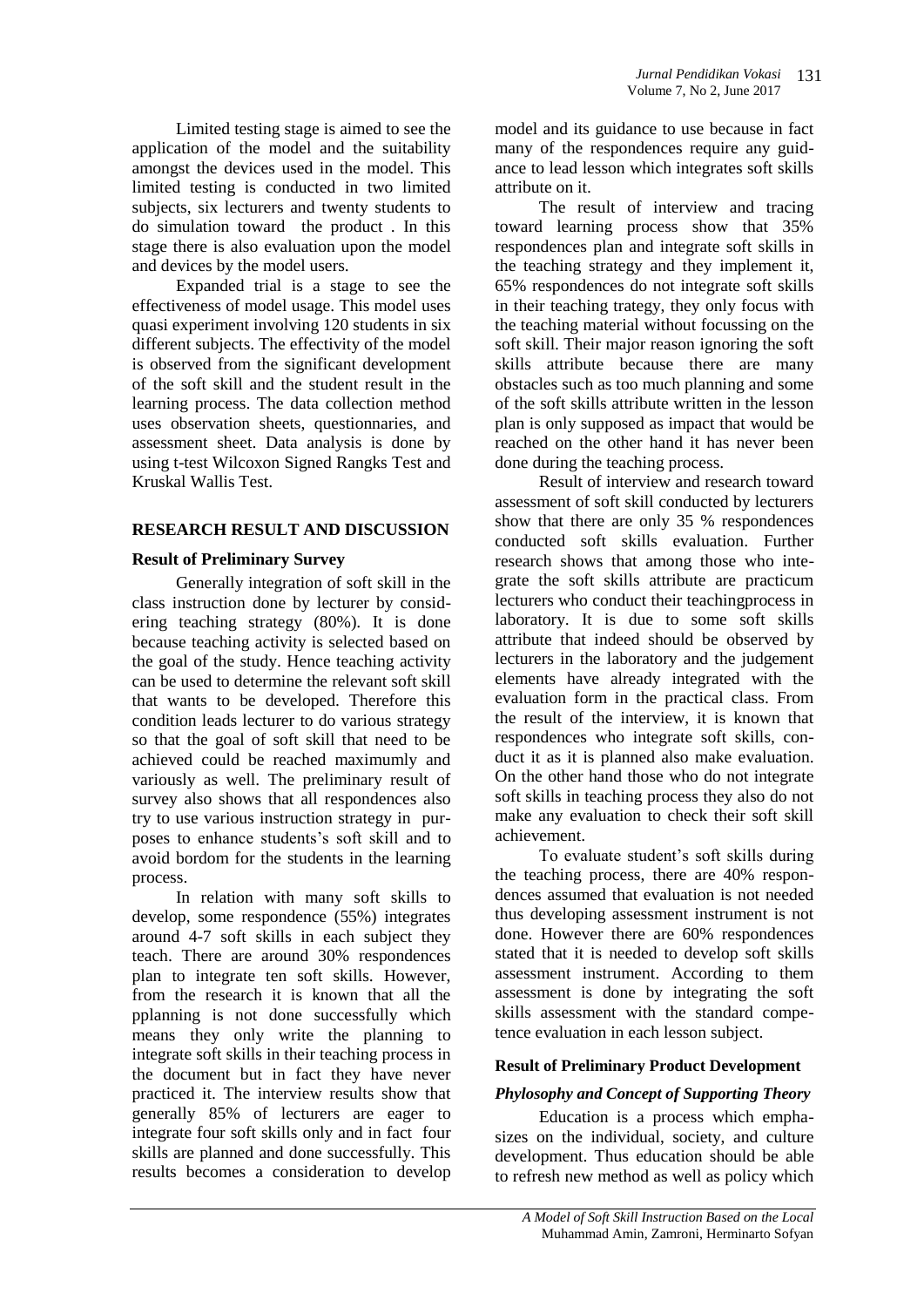always relate to knowledge, new technology and social changing. Based on pragmatism theory, education is a process of reorganization and reconstruction of individual experiences.

Experience construction is not only individual-characterized construction but also social-characterized construction. Dewey acknowledges that thought as a product of interaction between organism and environment. Whereas knowledge in his perspective has a practical board in interaction control (Gribov, 2001, p. 373). Therefore it shows that education should involve society because education acts as a constructive institution to develop society. The real impact of education for society in the form of development is not only observed from student's and youth progress but also from the society progress. One of the way to involve the society progress in the process of education is by identifying any expectation of society toward the value they want to reach from education especially in the form of soft skills.

Dewey's theory of pragmatism more emphasizes individual interaction toward their environment. The goal of study is taken from a society where the students live in. This is because education runs in this life. The goal of study is not outside the life but even inside the life itself. To compose an education program pragmatism theory declares three criterias to be considered, (1) goal of study should be referred to the ongoing situation in the real life, (2) the goal of study should be flexible, (3) the goal of study should provide individuals with special needs. (Miller, 1985, p. 67) in Dewey perspective tthe goal of study is temporarily characteristic which means if a goal is reached, so the result of the goal becomes instruments to reach the next goal.

Pragmatism and prenialism concept and ideas are also relevant to the perspective of many of contemporary psychologists who explain constructivism theory from many types to elaborate how people learn. The idea in this theory is in the structure formulation and improvement continuously toward a thought that might hamper knowledge. This structure is known as scheme. Whenever new understanding, experience, action, and information assimilate and stored so scheme might be changing. Learning process both in cognitive domain, affection domain and psychomotoric domain is known to involve individual

transformation process (Fry, Ketteridge, & Marshall, 2013, p. 10). Therefore, people are actively develop their knowledge to develop the exixting scheme.

The most welknown educators, Piaget and Bruneradalah have almost the same perspective toward constructivism theory. For instance, Bruner's idea named free discovery learning claims that learning process will run well if it is given a chance to find out concept, theory, regulation or knowledge addition through real example in the real life. Meanwhile, Ausubel creates theory of meaningful learning in which learning process will be much easier if it is related to the background knowledge of the learners.

Constructivism states that we learn by adjusting the former understanding and knowledge with the later ones and also we adjust the new knowledge to our own understanding. Therefore, educators should realize that learners are not blank sheets but they have already got background knowledge which need to be developedso that there is much better changing and understanding toward one concept. On the other word it means that the learning principles in constructivism are (1) knowledge and understanding are constructed by each individuals, (2) knowledge, understanding can not be transfered from teacher to learner (no knowledge transmission), (3) learners should construct their understanding continuously till they reach concept changing themselves, (4) educator only helps in providing facilities and provide conducive situation to make learning process runs well.

It is quite often that learning process is emphasized only on how to add new knowledge but there is one more important thing that is to know how to create such a transformation to emerge additional of knowledge that they have already had. Additional of knowledge which means fact accumulation sometimes can occur without substantial transformation but in a higher level of learing process which involves creativity and higher understanding, it can only occur when the existing scheme is changed to get better understanding.

One of education experts who is relevant to constructivism theory is Lev Vygotsky that creates theory of Zone Proximal Development (ZPD) which states that the ability of problem solving need guidance from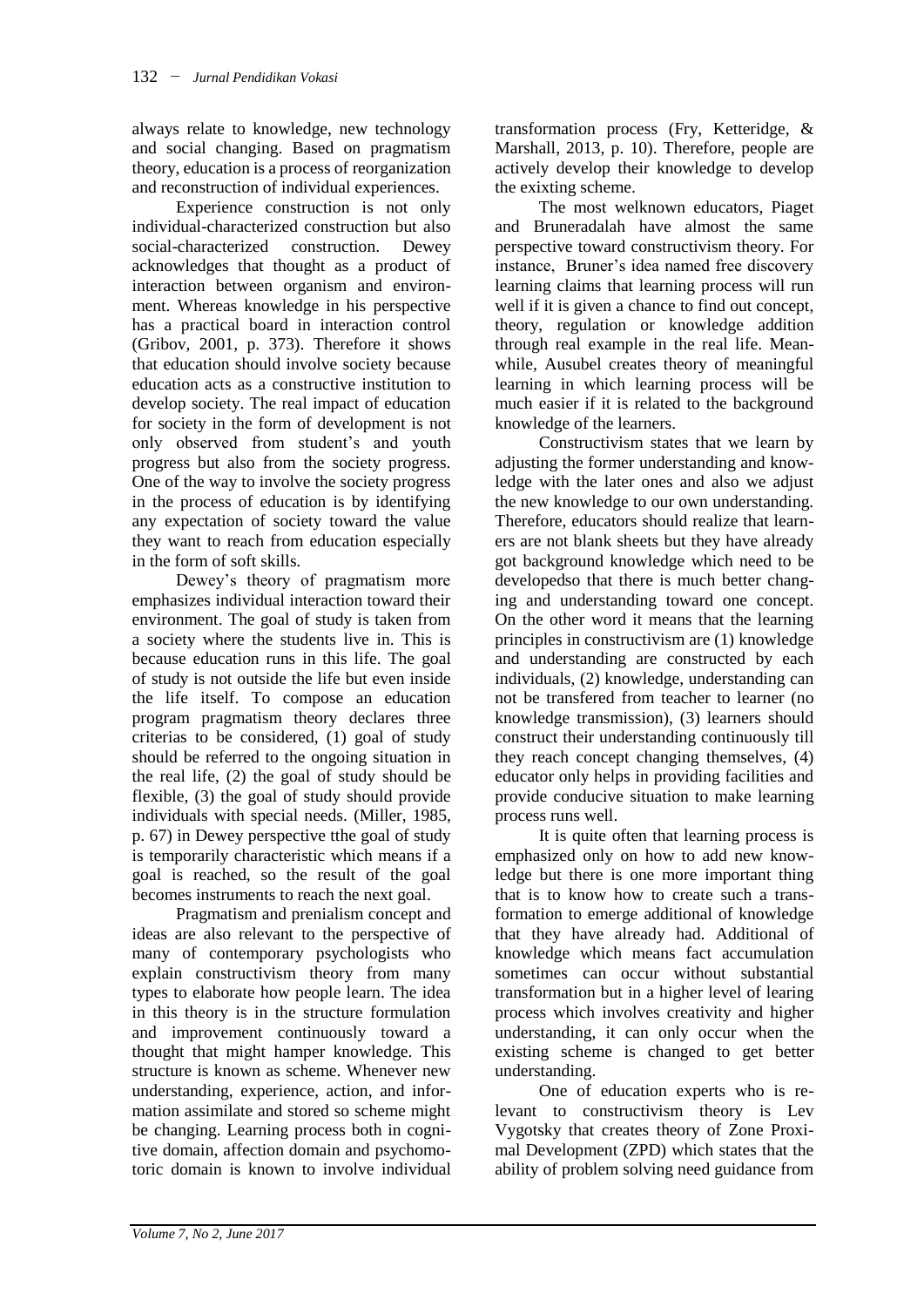adult or need cooperation with colleague (Kozulin, 2007, p. 18). This aims to eliminate the gap between the learner's background knowledge with the real condition. Beside theory ZPD, there is also theory of Scaffolding which strengthens the information that guidance should be given in the initial learning process and then let the learners to take their responsibilities in the next learning stages. This concept can be the basic in arranging scenario of soft skills instruction in class. The basic concept of ZPD is that psy-chology development and learning process are sociallyconstructed and to understand the concept we should analyze the surrounding people and social interrelationship.

Further, it is important to know that learning process for higher students is quite relevant with the learning theory of adult (from the age perspective, learning method, or ethnic, economic, and education background) (Fry et al., 2013, p. 16). Therefore the adult principles of learning should be considered in the higher student's learning process such as (1) when someone gets more mature, he/she will be easier controlling themselves,  $(2)$  adult people have collected many experiences as study sources, (3) adult will be ready to study when they need to know of something, (4) adult tend not to be focussed to subject of thing but they much focuss on problems, (5) for adult, the strongest motivator is internal.

Besides constructivism theory, learning instruction developed also get support from behaviorism theory which emphasize on environment role, the importance of exercises toward the changing of behaviour, and emphasize mechanism result of learners. Thorndike perspective which leads to readiness and exercise also he states that learning curriculum should be integrated with learning material needs to be considered in learning instruction (Schunk, 2012, p. 108). Soft skills instruction that is integrated with the lesson subject is very relevant toward this theory, so that when it is implemented, we can consider Thorndike's principles (Schunk, 2012, p. 106) such as, (1) formulate habit, do not ever hope that habit is well formed without you make it, (2) be aware not to make habit that might be changed in the future, (3) do not make two or more habit if you think one is enough, (4) if everything runs as it is expected, formulate habit by which it will be used later.

Generally behaviourism admitted that to make complex behaviour it is needed formulation step by step leading to expected development. Therefore exercises are needed to strengthen responses which leads to discriminative stimulus. Complex skills can be developed by doing progressive approxi-mation toward expected behaviour. Hence, learning process should have clear objective, measurable, step by step, and strengthening.

# *Components of Model*

The fundamental component from soft skills instruction contains of planning, implementing, and evaluating. As a learning instruction model, so during its implementation it is supported by some components of soft skill attribute , learning strategy, assessment, curriculum, and human resources.

Instruction planning is one of the fundamental component from soft skills instruction model based on local culture. planning agenda is an important part which determines the success of soft skill instruction model integratively. To do planning, it is needed to see the curriculum, the learning sources, and the guidance of soft skills instruction model. All the steps in planning programs is shown in Picture 1.

Identification cahracteristic of lesson subject is done by analyzing the available curriculum especially syllabis component used so far. Information sources used to find out lesson subject is the applied curriculum. The characteristics of the lesson subject that should be known is the goal of study observed from the indicator (expected output and outcome) so that the objective to reach and the process to do is getting clear. Identification also done by teaching experience in the previous study, so that the lesson subject could be clearly observed.

The selection of soft skills attribute should be fixed with the objective of the study seen from the characteristic of the lesson subject and the expected competence for the students. The technique of selection is finding out information from learners, lecturers so that the soft skills attribute is under their responsibilities. The chosen attributes are soft skills attribute which based on local culture as the research result from the previous research. The previous research shows that there are 16 soft skills attributes that are relevant to be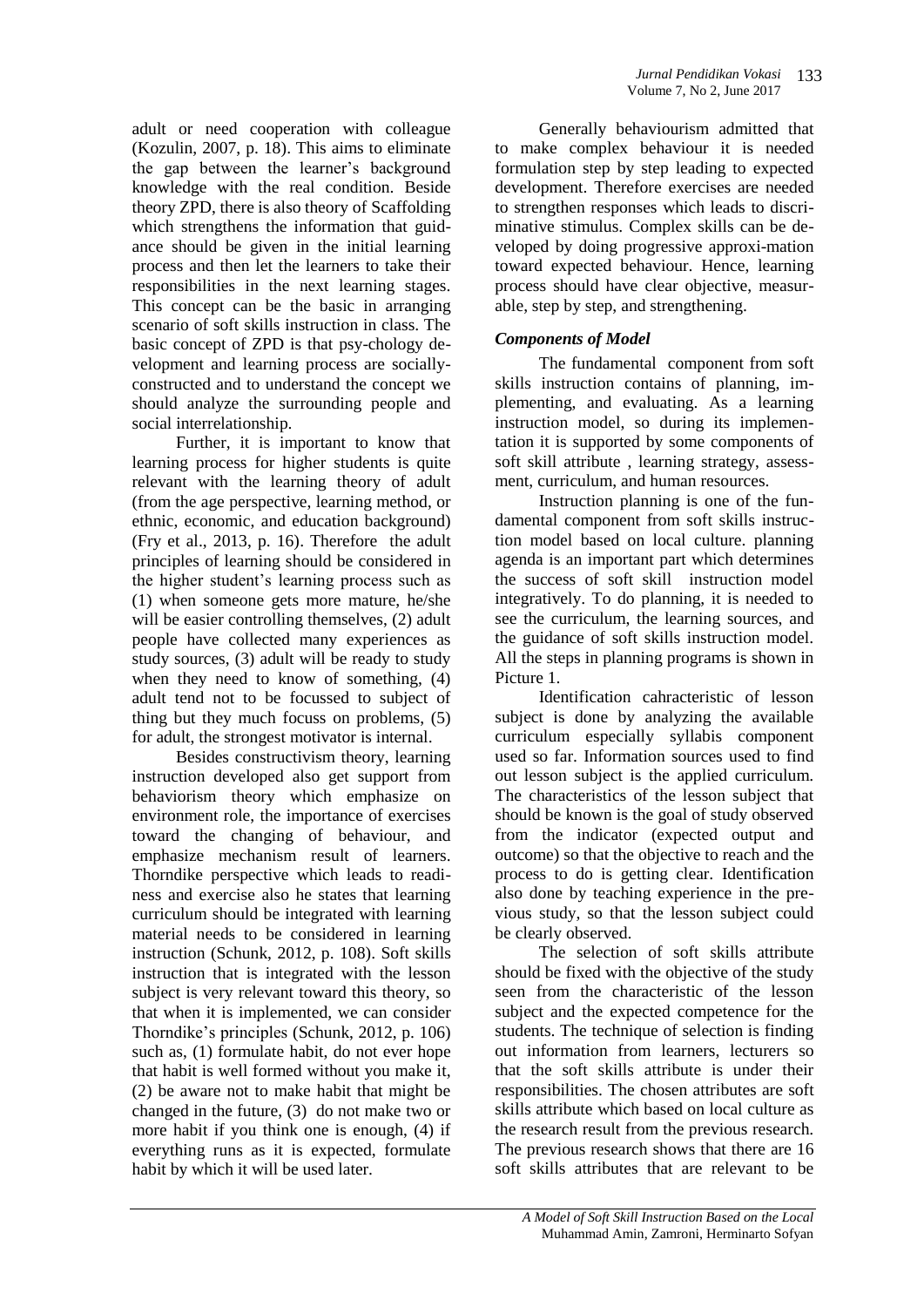given toward teacher candidates namely, (1) religious, (2) discipline, (3) visioner, (4) cooperative (5) leadership, (6) adaptative and flexible, (7) tolerant/ friendly, (8) oral communicative, (9) written communicative, (10) solving problem, (11) confidence, (12) care/ pay attention, (13) service, (14) Honest/ consistent, (15) responsible, (16) exemplary. The result of the research above is the verivication result from twelve vocational schools spread in north sumatra region. The result which based on local culture should be able to be used as supporting model in learning instruction suited to the applied curriculum.

Planning the instruction program supports the achievement of the goal of study. The implementation of the activity should consider the characteristics of the lesson subject and sould be supported by proper theory. For example, to reach soft skill of cooperative and colaborative, lecturer can use collaborative study by asking learners to do small group discussion method, presentation in small group, and develop planning agenda.

Evaluation which is going to be conducted is of course evaluation which is best suit to the achieved competence as well as to the soft skills which is integrated to the lesson subject. Authentic assessment is very important because by using this assessment the result will be clearly observed.

Soft skill instruction based on local culture is a part of instructional model from the planning program. The learning instruction stages includes the learning contract, group discussion making, and implementation of learning instructional process. The process of learning includes orientation, observation, question and answer, exploration, experiment, sosialisation, and reflexion. The stage of soft skills instructional model is shown in Figure 2.

Soft skill instructional evaluation model based on local culture is a part of model which can not be separated from the planning and implementation instructional model. It shows the result of planning and implementation process of learning. Some stages that are conducted in this step include (a) providing evaluation instrument, (b) doing routinely evaluation and observation, (c) analyzing the result of daily routine assessment, (d) reflecting the result of daily assessment, (e) Doing formative test/ evaluation, (f) reflexting formative test result, (g) planning follow up program. The result of overal evaluation is in a form of document and feedback note for the next term.



Figure 1. Soft Skills Instruction Planning Model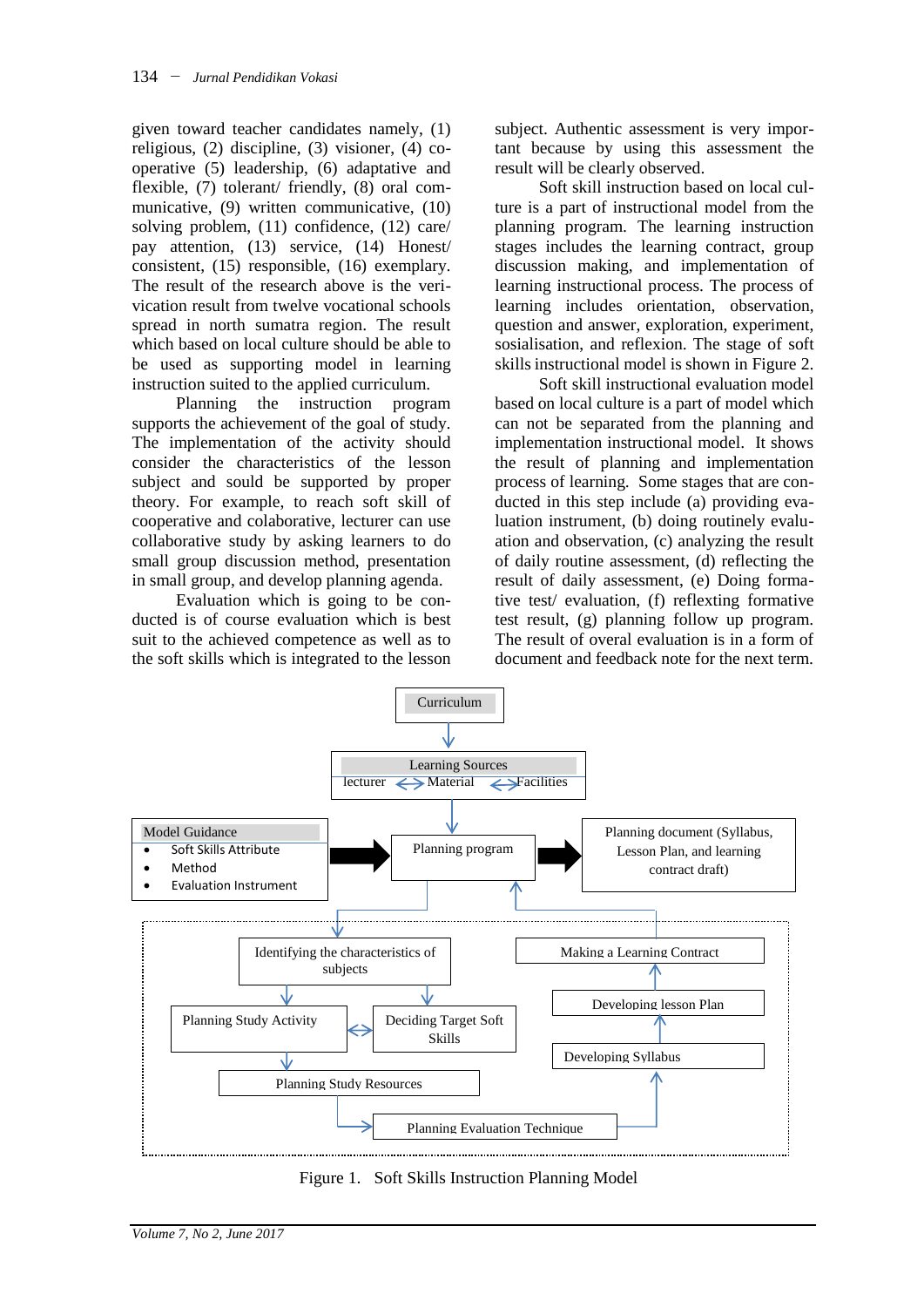

Figure 2. Soft Skills Instructional Implementation Model

### *Validation*

Initial validation design model involves four expert teams as validators. Validation is done as it is planned that is two rounds. In the first round, the initial concept model is sent to the validator to be checked and analyzed then they gives some initial suggestion based on the concept made.

There were some suggestions from validators regarding the initial design model such as (1) it needs to explain the phylosophy and theory that support the design so that the model can be used as a whole until its implementation, (2) it needs to revise the mistake about the concept, and the use of language, verbal use of language, visual communication, consistency, and appreciation. (3) It needs to consider the limitation of soft skills integrated to make the observation gets valid and reliable toward each soft skill. It should be done since there are two many soft skills (16 skills), so that it needs only 3-4 soft skills or indicators. (4) arrangement evaluation instruments which should consider the learning process at class so that the evaluation instrument could really measure what to measure.

The evaluation result toward initial concept model is shown by table 1. Based on the average result of evaluation in the first round, it is found that the average score for the evaluation is 2,83 and it belogs to valid category. Recommendation given by validators is that he model can be used through many improvement. It shows that the initial model made still needs some improvements.

Table 1. Evaluation Result Toward Initial Model Design

| N <sub>0</sub> | Evaluation<br>round | Average<br>score of<br>validator | Note       |
|----------------|---------------------|----------------------------------|------------|
| 1              | First round         | 2.83                             | Valid      |
| $\mathcal{D}$  | Second round        | 3.67                             | Very Valid |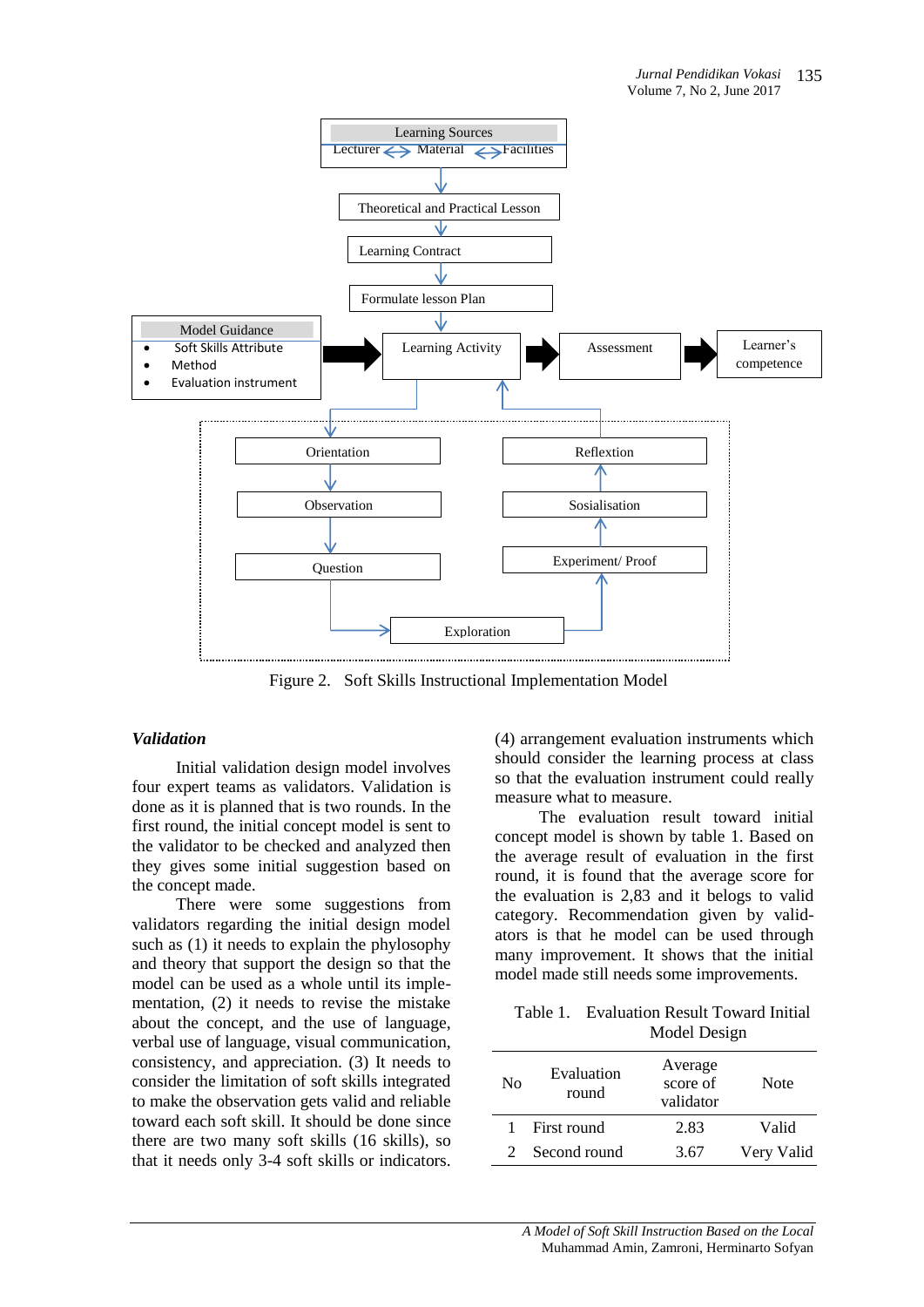Suggestion and recommendation given in the frst round of validaton is then followed and amended as it is suggested. The result of improvement after the first round of validation is then sent to the validator for the second round validation. the suggestions and recommendations were also needed in the second round. Based on the validation in the second round, it shows that average score is 3.67 in the catogory of very valid. Therefore this is go hand in hand with the validators recommendation that the model could already be used for limited testing.

### *The Result of Limited Testing*

In the limited testing activity, there is also evaluation from lecturers toward the use of limited testing (Table 2). In general it is shown that learning instruction model was used well and suited to the user's expectation. However, based on the interview result there were some technical ractification such as the use of students identification number and perfection in the evaluation instrument in class discussion.

Table 2. Evaluation Result Toward Model Implementation by Lecturer

| No Evaluation round Average |      | Note        |
|-----------------------------|------|-------------|
| 1 Planning                  | 3.70 | Very proper |
| 2 Implementation            | 3.70 | Very proper |
| 3 Evaluation                | 3.64 | Very proper |

Based on validation and evaluation result from the model users it is known that the designed model has been fit and proper to use.

### *Result of Expanded Test*

Based on the data in pIcture 3 it is clear that the average of student's soft skills ability increased every meeting. It reaches about 9.28% every meeting. It the result is observed every formative cycle, the increasing average of soft skills from cycle two to the third cycle reaches 30.51% 9 (from the average of 1.51 to 2.17), whereas from the third to the fourth cycle it reaches 26,47% (from average of 2.17 to 2.95). The increasing score of soft skills ability also changed significantly by using Kruskall-Wallis test with Chi Square. Using SPSS Program, it is seen that chi square

reaches 71.42% and chi square in table as much as 19.7. Therefore average score of student's soft skill in each meeting changed significantly with *p*=0.000.



Figure 3. Student's Soft Skills Average Score

The study result of the students before and after using the soft skill instruction model is shown in table 3. The test shows that all lesson subjects that becomes research subject give different result compared when they did not use the developed model. It is also known that the result of their study after they used the developed model increased significantly (*p*=0.014). Hence it clearly shows that the use of soft skill instruction model can be effectively increased the result of learning process.

Table 3. Summary of The Student's Result of Study Before and After Using The Developed model

| No | Subject        | Result<br>before using<br>the model | Result after<br>using the<br>model |
|----|----------------|-------------------------------------|------------------------------------|
| 1  | A <sub>1</sub> | 81.79                               | 89.61                              |
| 2  | A <sub>2</sub> | 80.22                               | 84.06                              |
| 3  | A <sub>3</sub> | 81.19                               | 84.26                              |
| 4  | B <sub>1</sub> | 74.14                               | 84.43                              |
| 5  | <b>B2</b>      | 77.08                               | 81.83                              |
| 6  | B3             | 81.81                               | 89.81                              |

#### **CONCLUSION**

The development of Soft skill instructional model based on local culture integratively in the planning program is a part of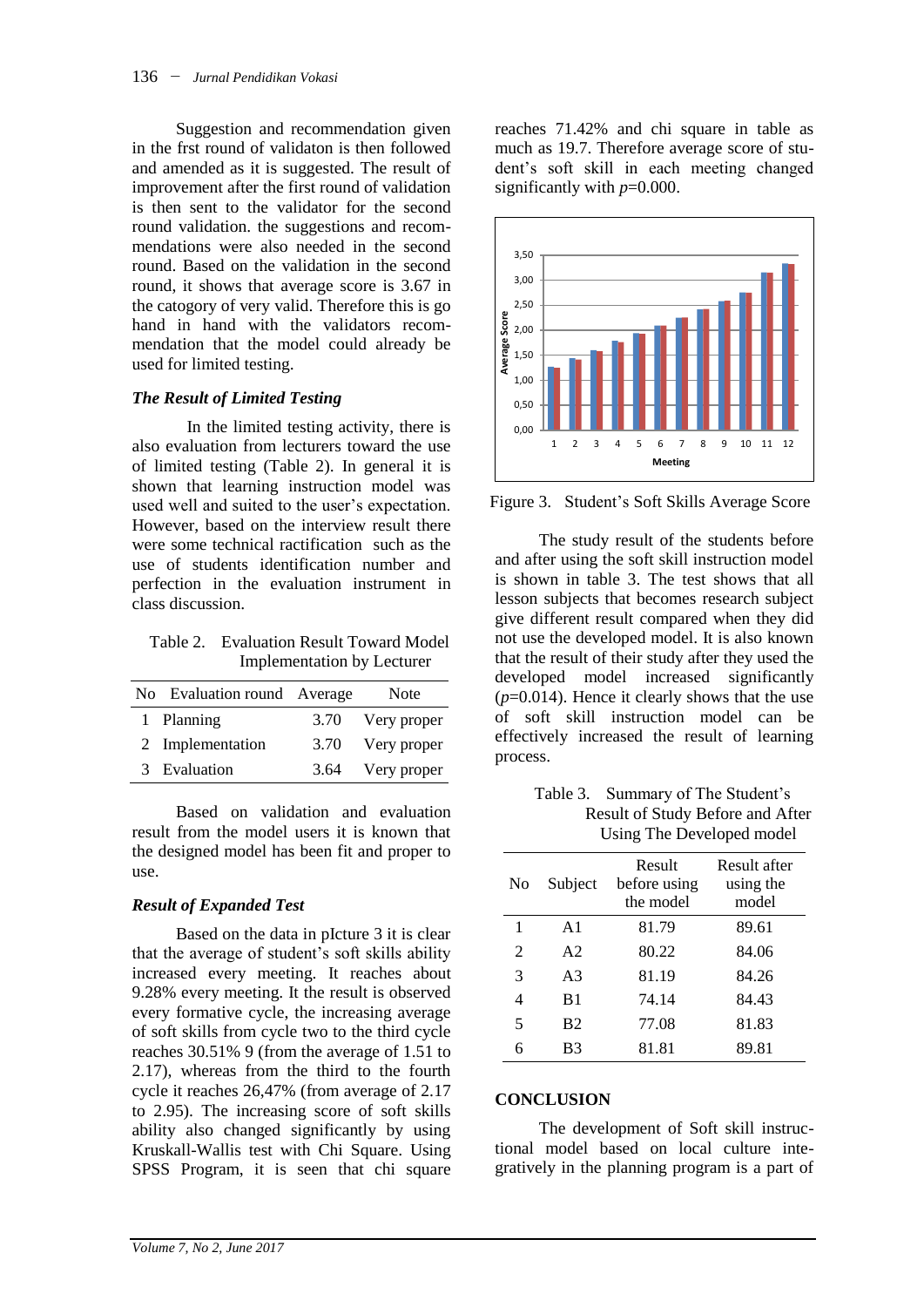model which determines the success of the implementation of soft skill instructional model. The stages in planning program in this model are (a) identifying characteristics of lesson study, (b) planning learning activity, (c) deciding soft skills target, (d) planning relevant study resources, (e) designing evaluation technique, (f) develop syllabus, (g) develop lesson plan, (h) making a learning contract. The result of planning activity is in the form of planning document which consists of teaching syllabus, lesson plan, and draft of learning contract. The result of limited test shows that this planning program runs well and considered to be very proper. Therefore each stages in planning program can be used to enhance teacher candidate's soft skill.

The development of soft skill instructional model based on local culture in the aspect of implementation is also part of the result of planning program. The stages in this phase includes decision making on learning contract, formulate group discussion, conducting teaching and learning activity. The implementation of the model uses some stages include orientation, observation, questions and answer, exploration, experiment/ proving, socialization, and reflexion. The implementation stages as stated is really suited to the judgment or evaluation of the model users. Therefore the model is good to use in the learning instruction for the vocational school teacher candidates.

The development of soft skill instructional model based on local culture in the aspect of evaluation is part of model which can not be separated from the planning program and implementation program. It shows the result of planning and implementation process of learning. Some stages that are conducted in this step include (a) providing evaluation instrument, (b) doing routinely evaluation and observation, (c) analyzing the result of daily routine assessment, (d) reflexting the result of daily assessment, (e) Doing formative test/ evaluation, (f) reflexting formative test result, (g) planning follow up program. The result of overal evaluation is in a form of document and feedback note for the next term opportunity. The result of evaluation toward the program of evaluation test by users is in proper category. Therefore this model is relevant to be used to increase student's soft skills and their study result.

The use of soft skills-integrated instructional model is effectively enhance student's soft skills and student's study result. Data analysis result using chi-square toward observation on student's soft skill result shows that there is significant improvement in each lesson subject (*p*= 0.000). Based on result analysis using Wilcoxon Signed Rangks Test also shows significant improvement in the learning process before and after using the developed model (*p*=0.014). This shows that the average of student's result in learning gets improved compared when they haven't used the model.

# **Suggestion**

To create competent vocational teacher candidates in relation to the use of developed model, so one of the steps that needs for us to do is giving a training about the soft skill instruction toward lectureres who teach LPTK which trains vocational teacher candidates. It is done because lecturer is the key point to be successful in implementing the model.

Reagarding the development of soft skill instructional model could reach the expected goal, so an attempt to enrich soft skill attributes variously in all lesson subject is needed in order to create competent vocational teacher candidate. One of the ways to do that is doing research and study toward characteristic of some lesson subjects which could support teacher candidate's competence and its relevance with other soft skill attributes.

To increase the quality of study process for vocational teacher candidate, it is needed that the school principles or policy makers who teach the teacher candidate follow the result of this study. It is to give a chance that the policy could be implemented totally and simulatneously because the student's ability could not be measured only on some subject lesson using this soft skill instructional model but also to all subject lesson. Total implementeation of this model ensure the teacher's ability to do their best performances in the near future when they become real teacher.

# **REFERENCES**

Azra, A. (2001). Pendidikan akhlak dan budi pekerti: "bembangun kembali anak bangsa." *Mimbar Pendidikan*, *XX*(1).